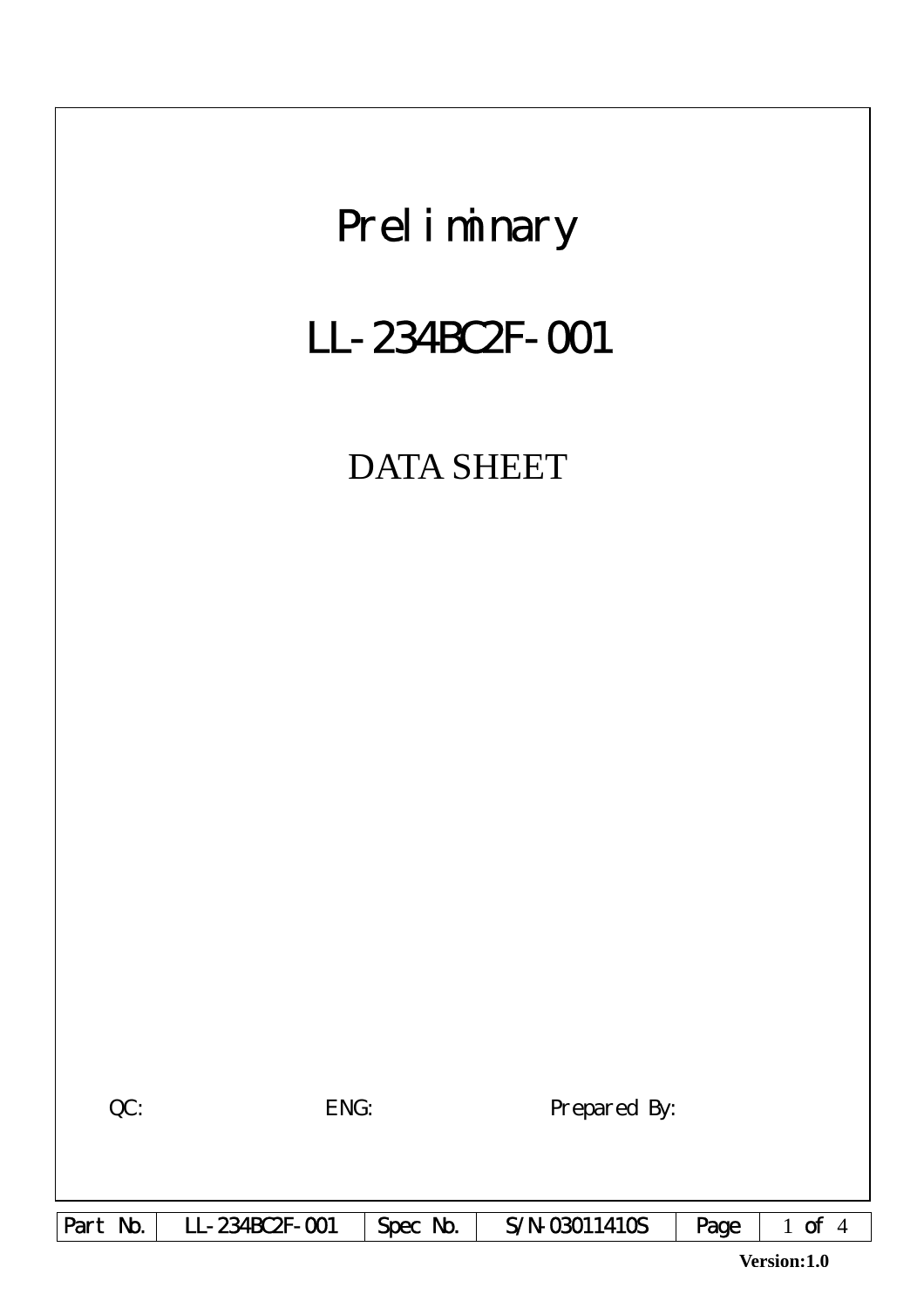## **Features:**

- $\blacklozenge$  High intensity
- ♦ 2x3mm rectangular package
- ♦ General purpose leads
- ♦ Reliable and rugged

# **Package Dimensions:**



#### **Notes:**

- 1. All dimensions are in millimeters (inches).
- 2. Tolerance is ±0.25 mm (.010") unless otherwise noted.
- 3. Protruded resin under flange is 1.0mm(.04") max
- 4. Lead spacing is measured where the leads emerge from the package.
- **5.** Specifications are subject to change without notice
- 6. Precautions for ESD:

STATIC SHIELD Electricity and surge damages the LED. It is recommended to use a wrist band or anti-electrostatic glove when handling the LED. All devices, equipment and machinery must be properly grounded.

7.This data-sheet only valid for six months.

|  | Part No.   LL-234BC2F-001   Spec No. |  | S/N-03011410S $\vert$ Page $\vert$ 2 of 4 |  |  |
|--|--------------------------------------|--|-------------------------------------------|--|--|
|--|--------------------------------------|--|-------------------------------------------|--|--|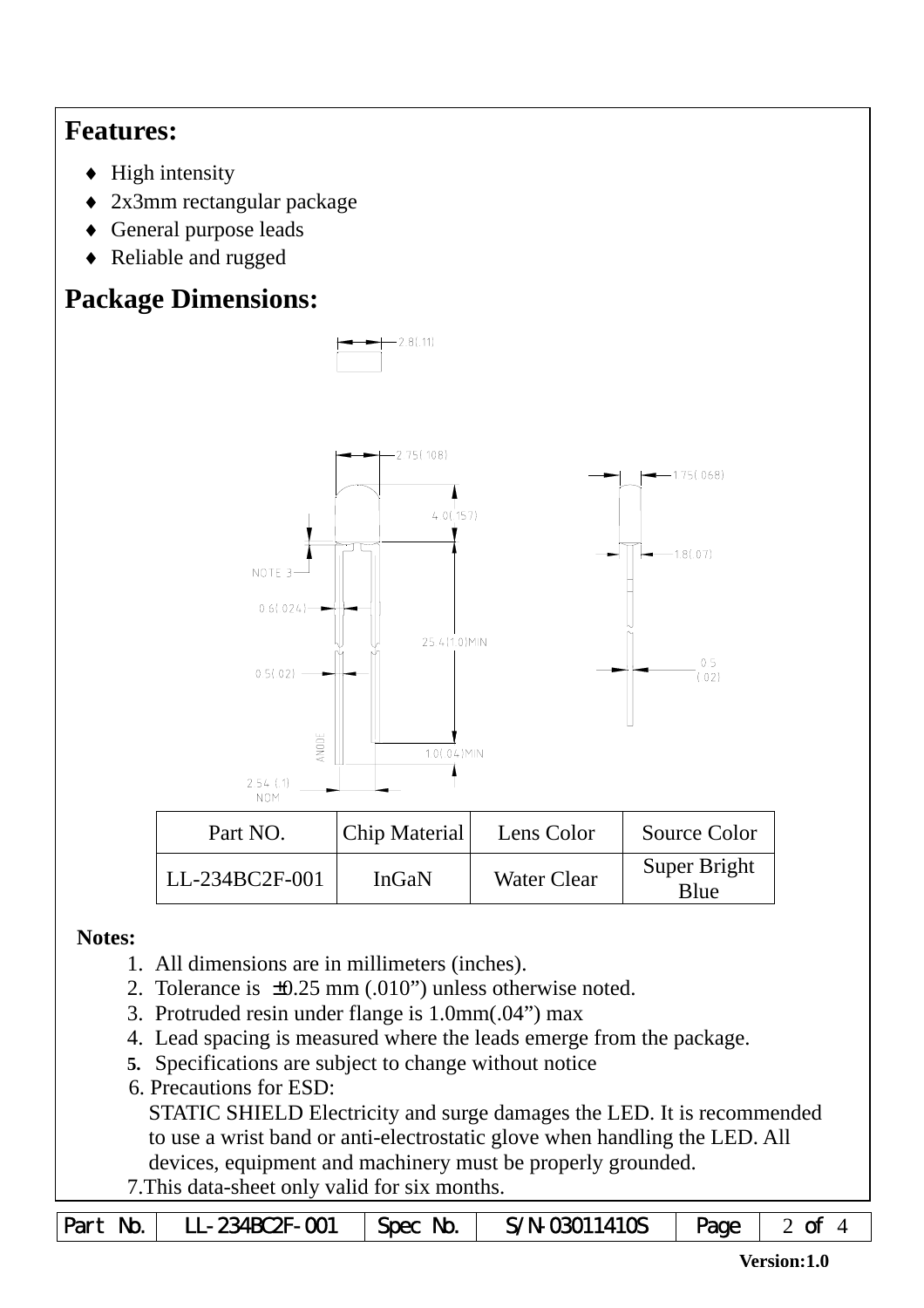| <b>Absolute Maximum Ratings at Ta=25</b> |  |
|------------------------------------------|--|
|------------------------------------------|--|

| Parameter                                                                      | MAX.           | Uni t          |  |  |  |
|--------------------------------------------------------------------------------|----------------|----------------|--|--|--|
| Pover Dissipation                                                              | 100            | mW             |  |  |  |
| Peak Forward Current<br>(1/10 Duty Cycle, 0.1ms Pulse Width)                   | 100            | mA             |  |  |  |
| Continuous Forward Current                                                     | 30             | mA             |  |  |  |
| Derating Linear From 50                                                        | Q.4            | mA/            |  |  |  |
| Reverse Vol tage                                                               | 5              | V              |  |  |  |
| Operating Temperature Range                                                    | to +80<br>- 40 |                |  |  |  |
| Storage Temperature Range                                                      |                | $-40$ to $+80$ |  |  |  |
| Lead Sol dering Temperature<br>for 5 Seconds<br>260.<br>$4mm(.157")$ From Body |                |                |  |  |  |

### **Electrical Optical Characteristics at Ta=25**℃

| Parameter                   | Symbol                    | Mn. | Typ. | Max. | Uni t | Test Condition         |  |
|-----------------------------|---------------------------|-----|------|------|-------|------------------------|--|
| Luminous Intensity          | $\mathsf{L}_{\mathsf{v}}$ | 96  | 350  | 500  | mcd   | $l_f = 20$ mA (Note 1) |  |
| Vi ewing Angl e             | 2<br>1/2                  | 75  | 80   | 85   | Deg   | (Note 2)               |  |
| Peak Emission Wavelength    | $\mathbf{p}$              | 463 | 468  | 473  | nm    | $I_f = 20$ mA          |  |
| Dominant Wavelength         | d                         | 460 | 470  | 480  | nm    | $l_f = 20$ mA (Note 3) |  |
| Line Half-Width<br>Spectral |                           | 35  | 40   | 45   | nm    | $I_f = 20$ mA          |  |
| Forward Voltage             | $V_f$                     | 2.8 | 3.5  | 4. O | V     | $I_f = 20$ mA          |  |
| Reverse Current             | $\mathsf{R}$              |     |      | 100  | μA    | $V_R = 5V$             |  |

#### Notes:

- 1.Luminous intensity is measured with a light sensor and filter combination that approximates the CIE eye-response curve.
- $2 1/2$  is the off-axis angle at which the luminous intensity is half the axial luminous intensity.
- 3.The dominant wavelength ( d) is derived from the CIE chromaticity diagram and represents the single wavelength which defines the color of the device.

|  | Part No.   LL-234BC2F-001   Spec No. |  | $S/N-03011410S$   Page   3 of 4 |  |  |
|--|--------------------------------------|--|---------------------------------|--|--|
|--|--------------------------------------|--|---------------------------------|--|--|